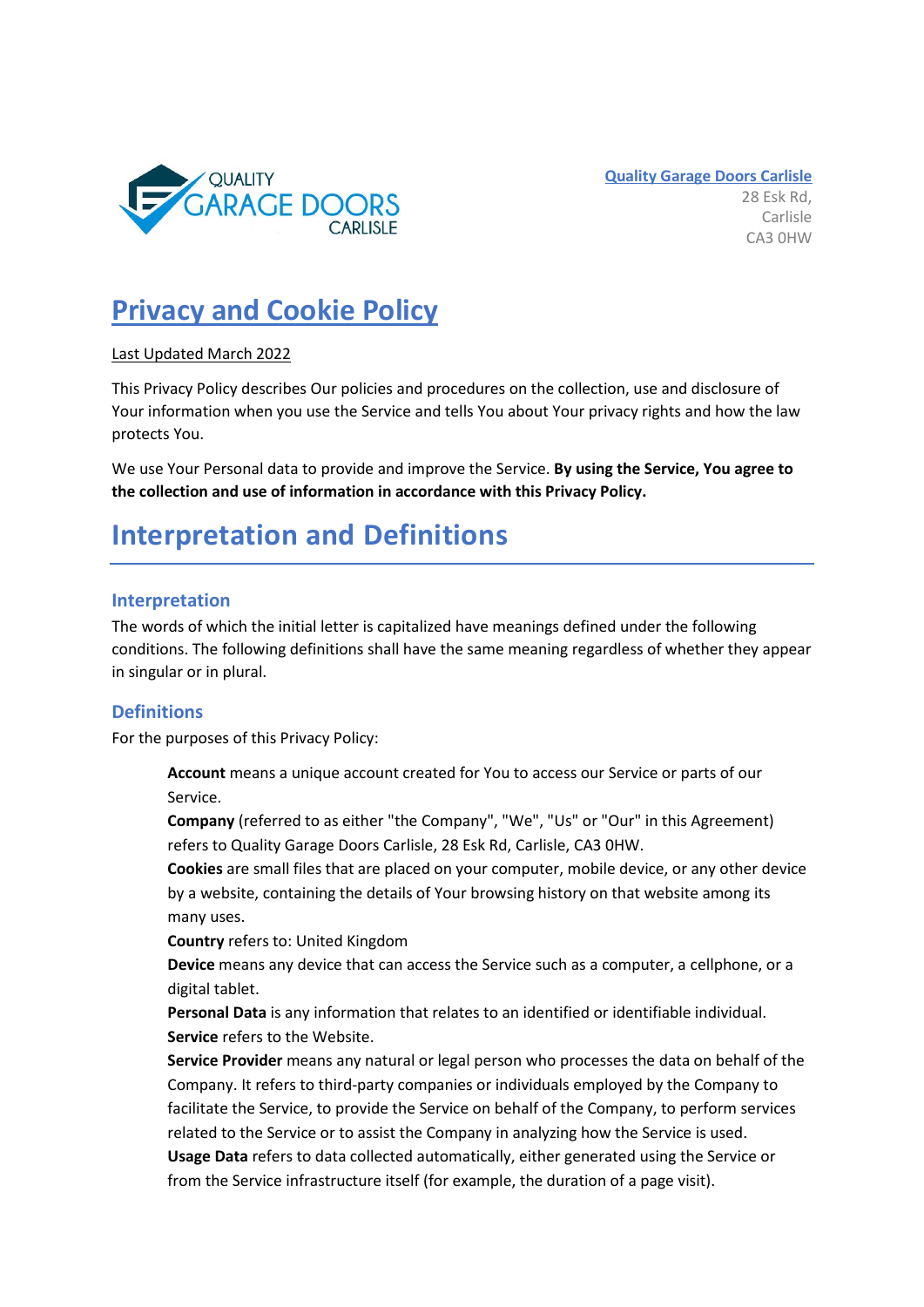**Website** refers to Quality Garage Doors, accessible fro[m https://www.qualitygaragedoors](https://www.qualitygaragedoors-carlisle.co.uk/)[carlisle.co.uk](https://www.qualitygaragedoors-carlisle.co.uk/)

**You** means the individual accessing or using the Service, or the company, or other legal entity on behalf of which such individual is accessing or using the Service, as applicable.

# **Collecting and Using Your Personal Data**

# **Types of Data Collected**

#### **Personal Data**

While using Our Service, We may ask You to provide Us with certain personally identifiable information that can be used to contact or identify You. Personally identifiable information may include, but is not limited to:

First name and last name Full postal address Telephone number Email address Usage Data

#### **Usage Data**

Usage Data is collected automatically when using the Service.

Usage Data may include information such as Your Device's Internet Protocol address (e.g. IP address), browser type, browser version, the pages of our Service that You visit, the time and date of Your visit, the time spent on those pages, unique device identifiers and other diagnostic data.

When You access the Service by or through a mobile device, We may collect certain information automatically, including, but not limited to, the type of mobile device You use, Your mobile device unique ID, the IP address of Your mobile device, Your mobile operating system, the type of mobile Internet browser You use, unique device identifiers and other diagnostic data.

We may also collect information that Your browser sends whenever You visit our Service or when You access the Service by or through a mobile device.

#### **Tracking Technologies and Cookies**

We use Cookies and similar tracking technologies to track the activity on Our Service and store certain information. Tracking technologies used are beacons, tags, and scripts to collect and track information and to improve and analyse Our Service. The technologies We use may include:

- **Cookies or Browser Cookies.** A cookie is a small file placed on Your Device. You can instruct Your browser to refuse all Cookies or to indicate when a Cookie is being sent. However, if You do not accept Cookies, You may not be able to use some parts of our Service. Unless you have adjusted Your browser setting so that it will refuse Cookies, our Service may use Cookies.
- **Flash Cookies.** Certain features of our Service may use local stored objects (or Flash Cookies) to collect and store information about Your preferences or Your activity on our Service. Flash Cookies are not managed by the same browser settings as those used for Browser Cookies. For more information on how You can delete Flash Cookies, please read "Where can I change the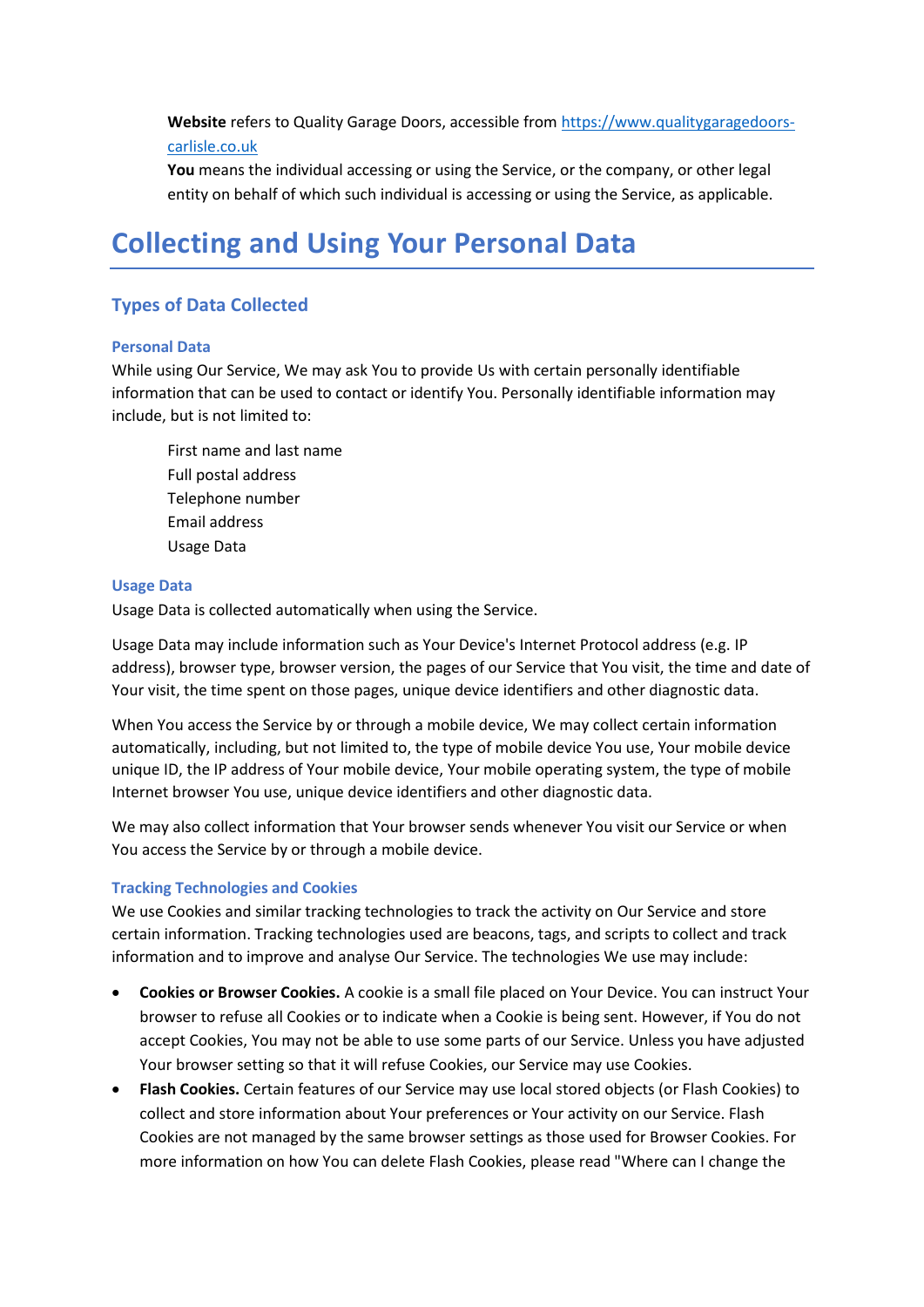settings for disabling, or deleting local shared objects?" available at [https://helpx.adobe.com/flash-player/kb/disable-local-shared-objects](https://helpx.adobe.com/flash-player/kb/disable-local-shared-objects-flash.html#main_Where_can_I_change_the_settings_for_disabling__or_deleting_local_shared_objects_)flash.html#main\_Where\_can\_I\_change\_the\_settings\_for\_disabling\_\_or\_deleting\_local\_shared [objects\\_](https://helpx.adobe.com/flash-player/kb/disable-local-shared-objects-flash.html#main_Where_can_I_change_the_settings_for_disabling__or_deleting_local_shared_objects_)

• **Web Beacons.** Certain sections of our Service and our emails may contain small electronic files known as web beacons (also referred to as clear gifs, pixel tags, and single-pixel gifs) that permit the Company, for example, to count users who have visited those pages or opened an email and for other related website statistics (for example, recording the popularity of a certain section and verifying system and server integrity).

Cookies can be "Persistent" or "Session" Cookies. Persistent Cookies remain on Your personal computer or mobile device when You go offline, while Session Cookies are deleted as soon as You close Your web browser.

We may use both Session and Persistent Cookies for the purposes set out below:

### **Necessary/Essential Cookies**

Type: Session Cookies

Administered by: Us

Purpose: These Cookies are essential to provide You with services available through the Website and to enable You to use some of its features. They help to authenticate users and prevent fraudulent use of user accounts. Without these Cookies, the services that You have asked for cannot be provided, and We only use these Cookies to provide You with those services.

### **Cookies Policy/Notice Acceptance Cookies**

Type: Persistent Cookies

Administered by: Us

Purpose: These Cookies identify if users have accepted the use of cookies on the Website. **Functionality Cookies**

Type: Persistent Cookies

Administered by: Us

Purpose: These Cookies allow us to remember choices You make when You use the Website, such as remembering your login details or language preference. The purpose of these Cookies is to provide You with a more personal experience and to avoid You having to reenter your preferences every time You use the Website.

# **Use of Your Personal Data**

The Company may use Personal Data for the following purposes:

**To provide and maintain our Service**, including to monitor the usage of our Service. **To manage Your Account:** to manage Your registration as a user of the Service. The Personal Data You provide can give You access to different functionalities of the Service that are available to You as a registered user.

**For the performance of a contract:** the development, compliance and undertaking of the purchase contract for the products, items or services You have purchased or of any other contract with Us through the Service.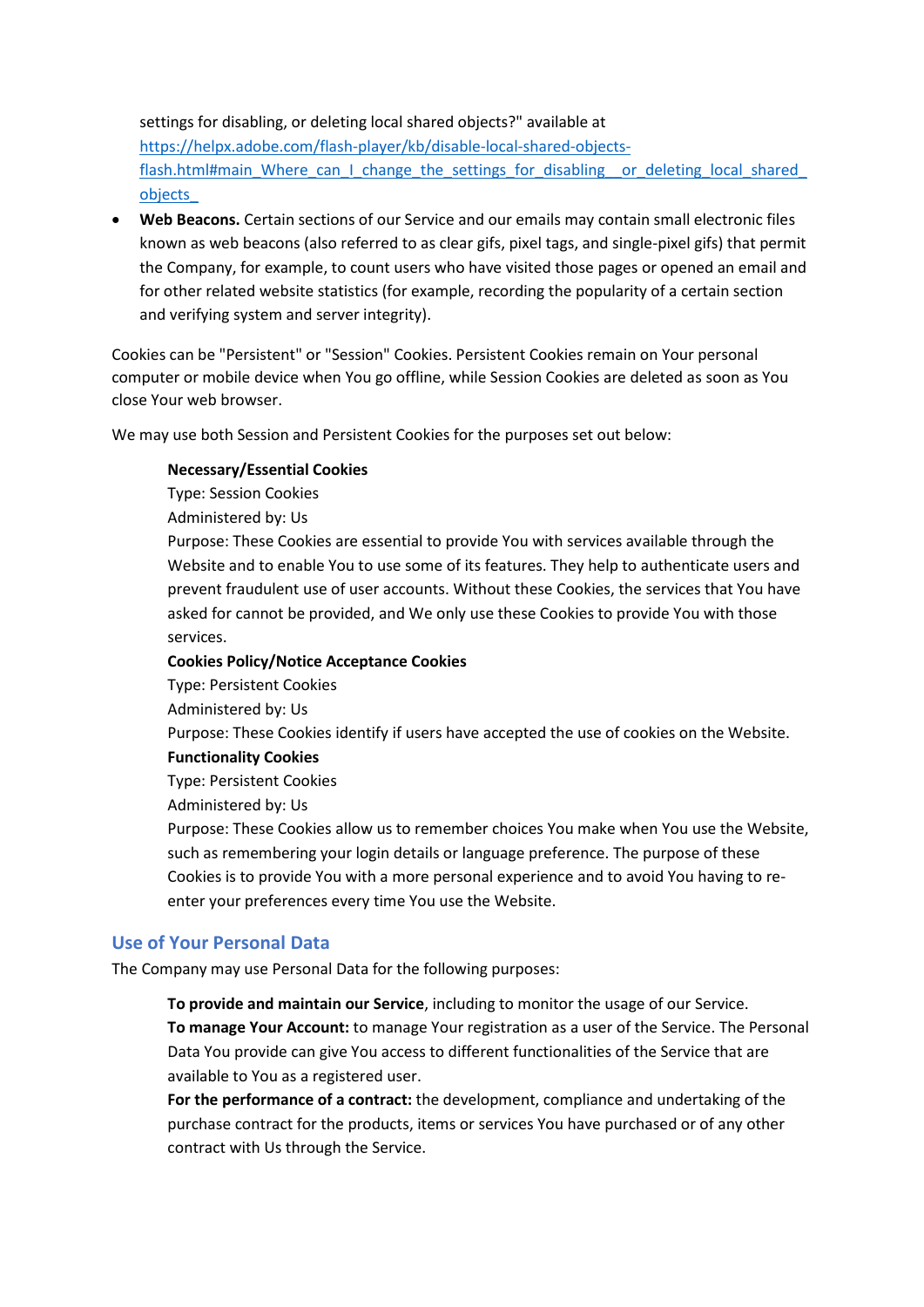**To contact You:** To contact You by email, telephone calls, SMS, or other equivalent forms of electronic communication, such as a mobile application's push notifications regarding updates or informative communications related to the functionalities, products or contracted services, including the security updates, when necessary or reasonable for their implementation.

**To provide You** with news, special offers and general information about other goods, services and events which we offer that are similar to those that you have already purchased or enquired about unless You have opted not to receive such information.

**To manage Your requests:** To attend and manage Your requests to Us.

**For business transfers:** We may use Your information to evaluate or conduct a merger, divestiture, restructuring, reorganization, dissolution, or other sale or transfer of some or all of Our assets, whether as a going concern or as part of bankruptcy, liquidation, or similar proceeding, in which Personal Data held by Us about our Service users is among the assets transferred.

**For other purposes**: We may use Your information for other purposes, such as data analysis, identifying usage trends, determining the effectiveness of our promotional campaigns and to evaluate and improve our Service, products, services, marketing and your experience.

We may share Your personal information in the following situations:

- **With Service Providers:** We may share Your personal information with Service Providers to monitor and analyze the use of our Service, to contact You.
- **For business transfers:** We may share or transfer Your personal information in connection with, or during negotiations of, any merger, sale of Company assets, financing, or acquisition of all or a portion of Our business to another company.
- **With Affiliates:** We may share Your information with Our affiliates, in which case we will require those affiliates to honor this Privacy Policy. Affiliates include Our parent company and any other subsidiaries, joint venture partners or other companies that We control or that are under common control with Us.
- **With business partners:** We may share Your information with Our business partners to offer You certain products, services or promotions.
- **With other users:** when You share personal information or otherwise interact in the public areas with other users, such information may be viewed by all users and may be publicly distributed outside.
- **With Your consent**: We may disclose Your personal information for any other purpose with Your consent.

# **Retention of Your Personal Data**

The Company will retain Your Personal Data only for as long as is necessary for the purposes set out in this Privacy Policy. We will retain and use Your Personal Data to the extent necessary to comply with our legal obligations (for example, if we are required to retain your data to comply with applicable laws), resolve disputes, and enforce our legal agreements and policies. Even if we delete your Data, it may persist on backup or archival media for legal, tax or regulatory purposes.

The Company will also retain Usage Data for internal analysis purposes. Usage Data is generally retained for a shorter period of time, except when this data is used to strengthen the security or to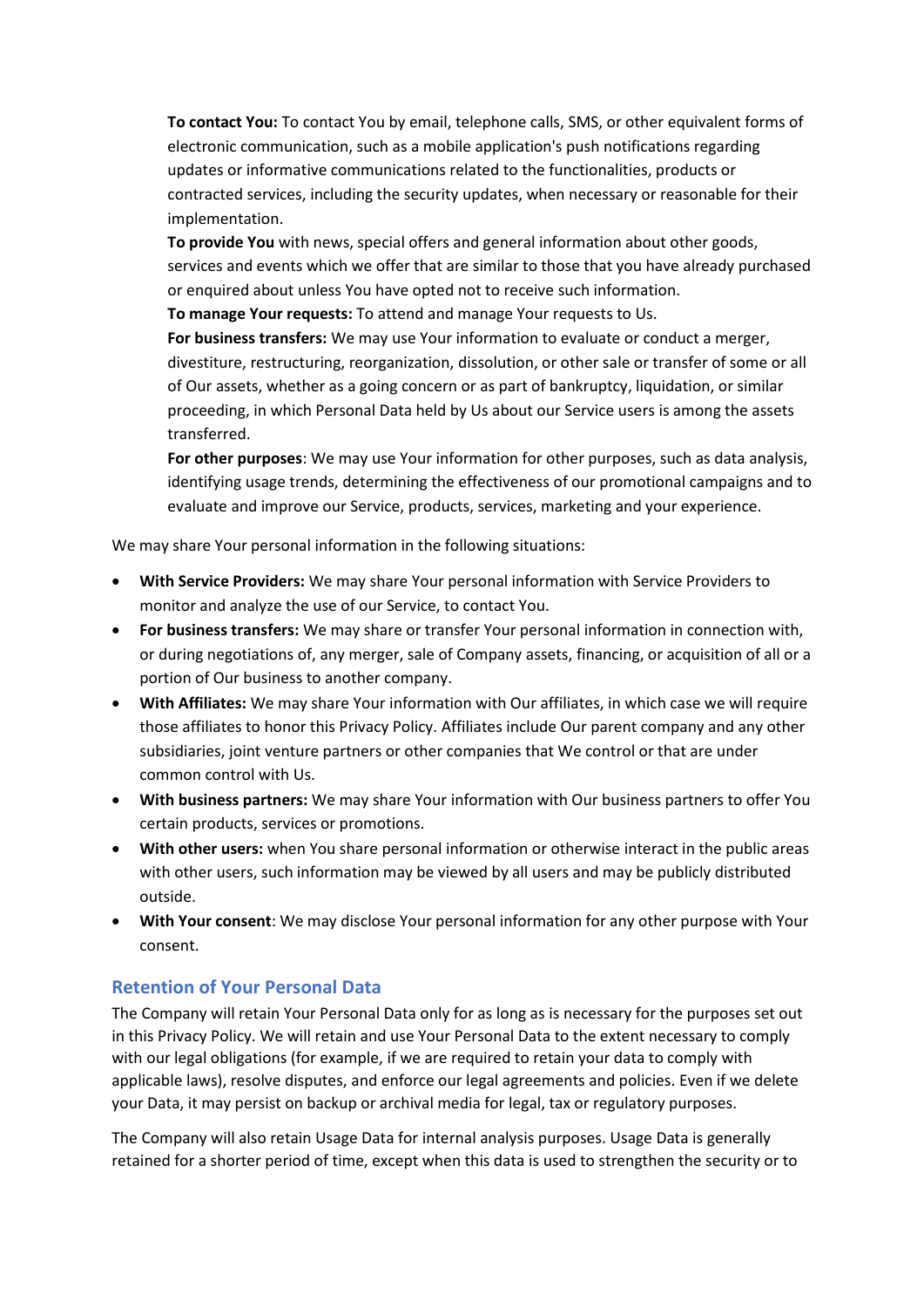improve the functionality of Our Service, or We are legally obligated to retain this data for longer time periods.

# **Transfer of Your Personal Data**

Your information, including Personal Data, is processed at the Company's operating offices and in any other places where the parties involved in the processing are located. It means that this information may be transferred to — and maintained on — computers located outside of Your county, country or other governmental jurisdiction where the data protection laws may differ than those from Your jurisdiction.

Your consent to this Privacy Policy followed by Your submission of such information represents Your agreement to that transfer.

The Company will take all steps reasonably necessary to ensure that Your data is treated securely and in accordance with this Privacy Policy and no transfer of Your Personal Data will take place to an organization or a country unless there are adequate controls in place including the security of Your data and other personal information.

## **Disclosure of Your Personal Data**

#### **Business Transactions**

If the Company is involved in a merger, acquisition or asset sale, Your Personal Data may be transferred. We will provide notice before Your Personal Data is transferred and becomes subject to a different Privacy Policy.

### **Law enforcement**

Under certain circumstances, the Company may be required to disclose Your Personal Data if required to do so by law or in response to valid requests by public authorities (e.g. a court or a government agency).

#### **Other legal requirements**

The Company may disclose Your Personal Data in the good faith belief that such action is necessary to:

- Comply with a legal obligation
- Protect and defend the rights or property of the Company
- Prevent or investigate possible wrongdoing in connection with the Service
- Protect the personal safety of Users of the Service or the public
- Protect against legal liability

# **Security of Your Personal Data**

The security of Your Personal Data is important to Us, but remember that no method of transmission over the Internet, or method of electronic storage is 100% secure. While We strive to use commercially acceptable means to protect Your Personal Data, We cannot guarantee its absolute security.

# **Children's Privacy**